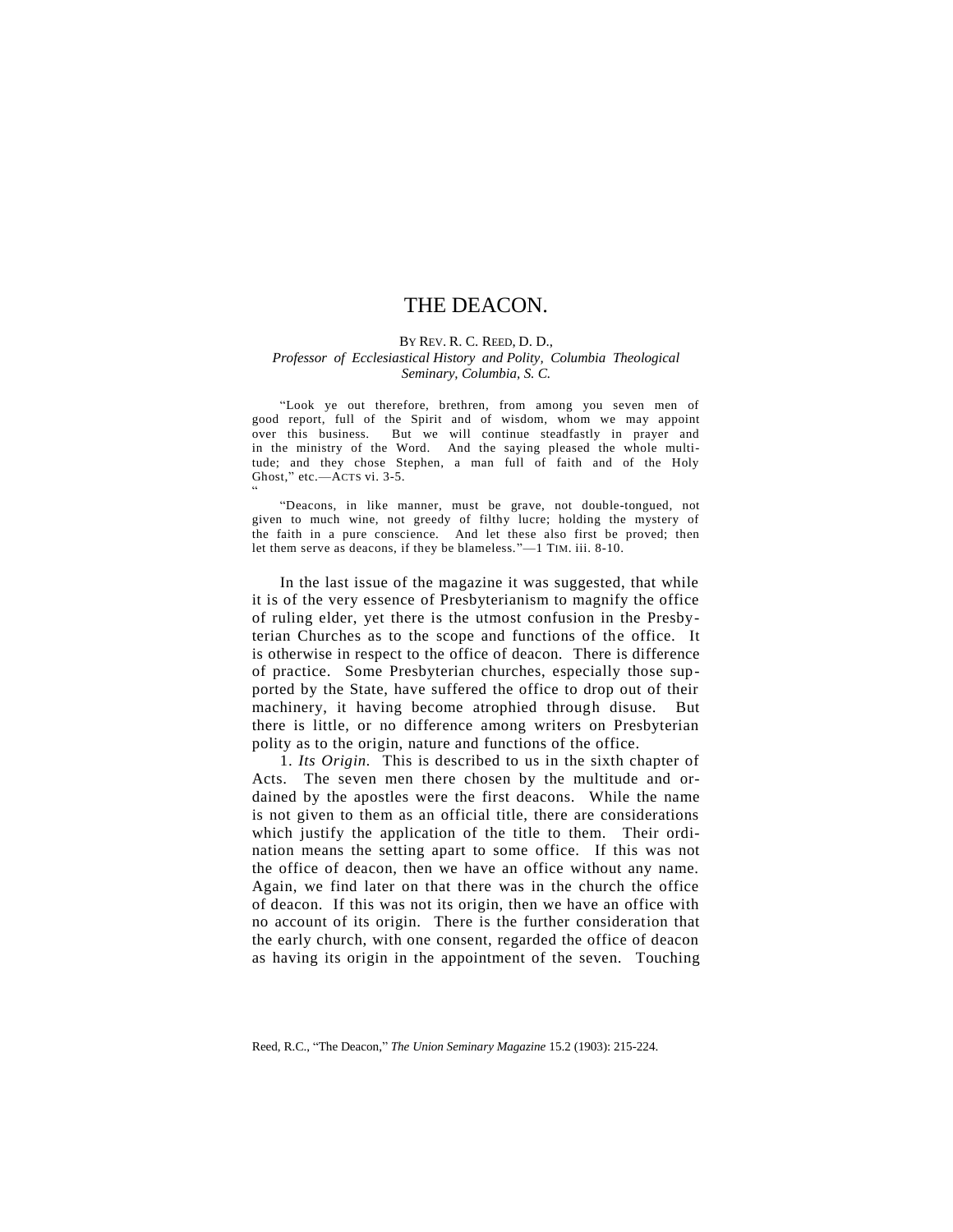this point, there is such general agreement in all branches of the church of the present day that we need not discuss it further.

2. *Functions of the Office.* Agreeing on the origin of the office, it is strange that all branches of the church should not agree on its functions. These seem to be pointed out so plainly in the account of the appointment of the seven as to leave no room for difference of opinion. Nevertheless, there is a difference; in all Episcopal Churches, deacons are a third order in the ministry of the Word. In these churches, deacons are fledgling preachers, trying their wings, and looking forward to ordination to the priesthood, or eldership, at the end of their first year. This is the "good degree" of which the Apostle speaks, and which they "purchace to themselves" by using the office of a deacon well. All Episcopal Churches have inherited this perversion of the office from the papacy, the great mother of episcopacy. Looking at the narrative in Acts, we see that the seven, instead of being appointed to a preaching office, were appointed specifically to relieve the preaching office. They were set apart to the ministry of tables, in order that the apostles might give themselves more fully to the ministry of the Word. The emergency which gave birth to the deaconate was not owing to a scarcity of preachers, but to the necessity for an entirely different order of workers. It is noticeable, that in the qualifications for the office laid down by the Apostle, "aptness to teach" was omitted from the list. Could we account for such an omission, if teaching were a prime function of the office? Candid writers in the Episcopal Church, whose views are not obstructed by High Church pretentions, frankly allow that the deacons of apostolic appointment had no distinctly spiritual functions assigned them. Rev. G. A. Jacob, D. D., says, in his *Ecclesiastical Polity of the New Testament,* "There is no intimation of any such duties as these being discharged by deacons in the New Testament; but, in the absence of express injunctions of apostolic authority, it was competent for any church at any time to alter or add to the functions of these or any other officers in its service." He quotes Hooker to the same effect, "Deacons were stewards of the church, unto whom at the first was committed the distribution of church goods, the care of providing therewith for the poor, and the charge to see that things of expense might be religiously and faithfully dealt in. . . . . These only being the uses for which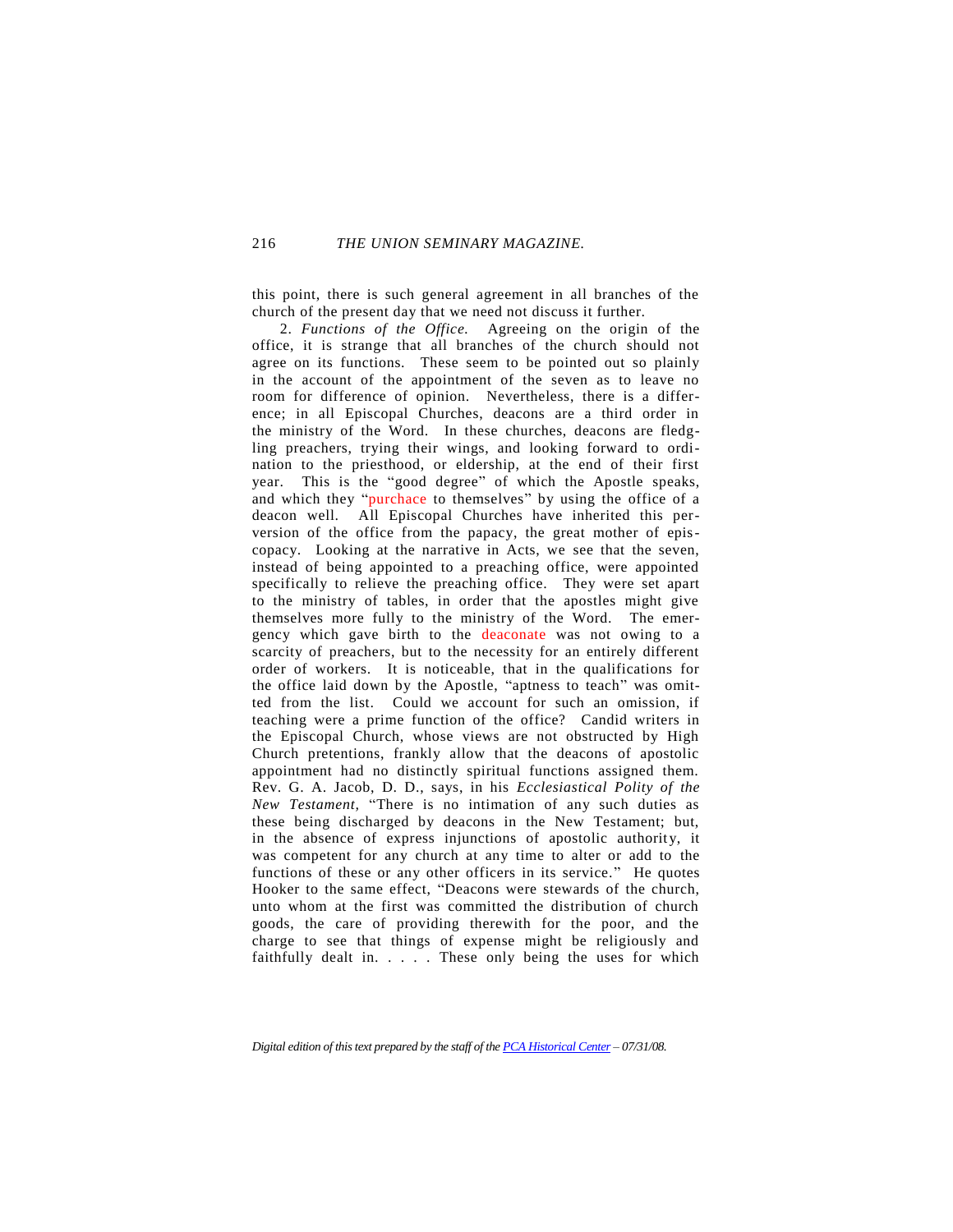deacons were first made, if the church have since then extended their ministry farther than the circuit of their labors at the first was drawn, we are not herein to think the ordinance of Scripture violated, except there appear some prohibition, which hath abridged the church of that liberty." The only way to square Episcopal practice with apostolic precedent is to apply the convenient maxim, "Whatever is not prohibited in Scripture, is allowable to the church." Genuine Protestantism utterly abhors this maxim. Presbyterians stick to the Scriptures and maintain a true "apostolic succession." Our bishops are apostolic bishops, and our deacons are apostolic deacons.

The diaconate had its origin in a twofold source. First, there were destitute persons in the church to be cared for; and second, the church made provision to care for them. The office of the deacon was created as an effective agency by which the church might minister to the necessities of its poor. "The poor ye have always with you, and whensoever ye will ye may do them good." Hence the permanence of the office.

Has the Presbyterian Church enlarged the scope of the deacon's office? Yes, but has not changed the nature of its functions. It was instituted to relieve those charged with the spiritual interests of the church from duties which had primary reference to temporal and external interests. In the development of the church other temporal and external interests, besides the necessities of the poor, emerged, and it was in a line with the purpose of the office to commit these interests into the hands of the deacons. "We are not herein to think the ordinance of Scripture violated, if the church extend their ministry further than the circuit of their labors was at first drawn," so long as the church assigns to the office only duties pertaining to temporal and external interests.

3. *Importance of the Office.* The discrimination between the spiritual and the temporal interests of the church may easily make the impression that these are separable, and that the spiritual are immeasurably the more important. This impression will give rise to the view that the office of deacon is quite unimportant, and that almost any kind of a Christian man is good enough to fill it. Let us, then, emphasize this truth, that the discrimination between the spiritual and temporal interests of the church does not necessarily imply that these interests are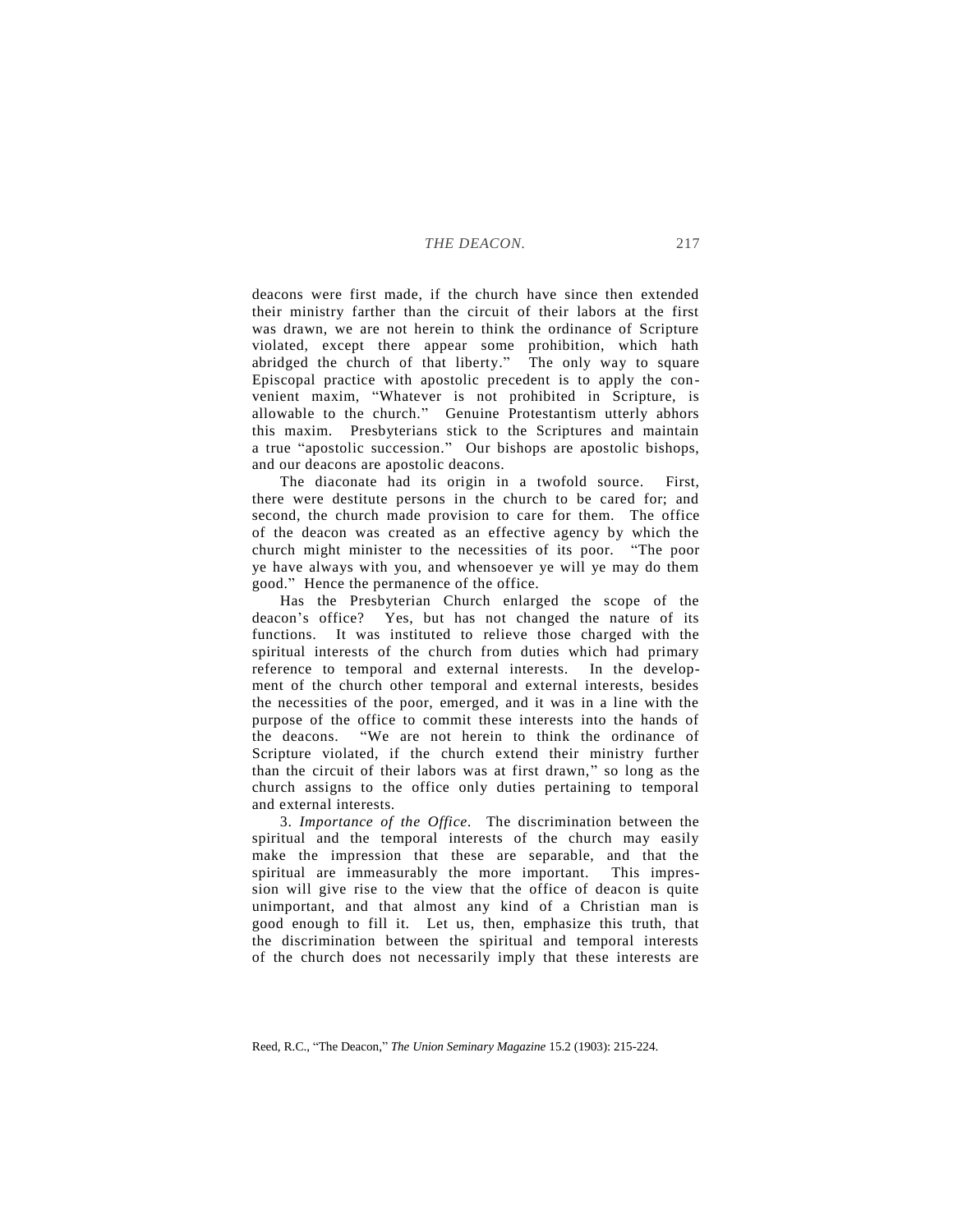separable. We may discriminate between soul and body, but it is a fatal thing to separate soul and body. They are so wedded that separation means death. Now, we affirm that the same intimate and vital relation exists between the spiritual and temporal interests of the church. The spiritual cannot exist without the temporal, nor the temporal without the spiritual. The apostles ministered to the spiritual. By the blessing of God, their ministry awakened the sense of brotherhood, quickened the sentiments of sympathy and compassion, and thus created the provision for the temporal. The spiritual and temporal sustain the relation of cause and effect. All charities, all ministrations to physical suffering, all provisions for bettering the temporal condition of humanity, which owe their existence to the church, are the fruits of the Spirit. They are the products of the ministry of the Word. They are the visible expression of the effect of the Word on the invisible soul of man. They are the efflorescence of the new spiritual life. Ultimately, they are tracable to Christ. They are a standing declaration to the world, in language that it can appreciate, of the benevolent nature of Christ's life and mission. Those, therefore, who have charge of the temporal interests of the church are as truly ministers of Christ as those who preach the gospel. The one administers Christ's bounty to the soul, the other administers Christ's bounty to the body. Preacher and deacon are coworkers, and their ministries act and react on each other. An effective ministry of the Word will increase the benevolences of the church; an effec tive administration of the benevolences will render still more effective the ministry of the Word. Following immediately on the appointment of the seven, we read that "the Word of God increased; and the number of the disciples multiplied in Jerusalem exceedingly; and a great company of the priests were obedient to the faith." Putting good and wise men over the work of distribution brought order out of confusion, and made this side of church life an element of power. It is very evident that a tender concern for the "necessity of the saints" was a marked characteristic of the apostolic church. The only injunction which the other apostles felt at liberty to lay on Paul was that he "should remember the poor," and he pauses in his narrative to add, "which very thing I was also zealous to do." He devotes considerable space in some of his letters to the specific

*Digital edition of this text prepared by the staff of the PCA Historical Center – 07/31/08.*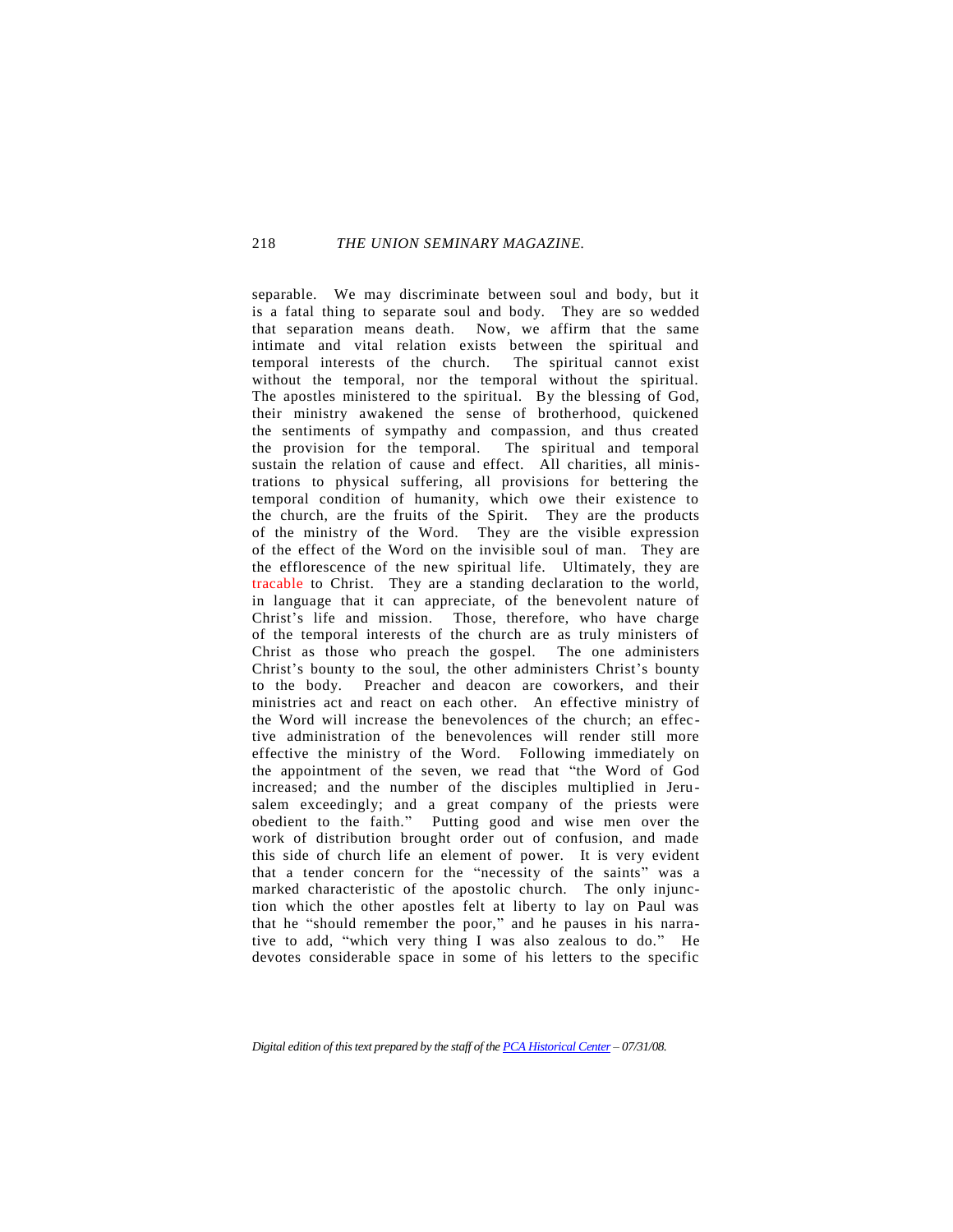matter of securing contributions for the poor saints in Judea, and even sends delegates to plead in person. He set no little store by the effect which was to be produced on the minds of his Jewish brethren by this tangible expression of love from the Gentile churches. Such expression was demonstrative proof that so far as the Gentiles were concerned, the "middle wall" was broken down, the long-standing, inherited, hitherto invincible prejudice was gone. This community in carnal things, growing out of community in spiritual things, was one of the marvels produced by the gospel. It told with startling effect on the outside world. Hence in the church of that day, the office charged with the administration of the church's bounty was an office of great importance. He who occupied it had a position of vast influence and of commanding power.

In Christian countries, where the state looks after the poor, the church has suffered this branch of service to decline. But this is not excusable, for the reason that state charity is based on taxes. It expresses no love, and carries no spiritual message to the poor. The household of faith should never suffer one of its members to become dependent on the "*cold* charities" of the world. Now as ever, the church should care for her poor with such delicate tenderness as to exhibit in this way the beauty of Christ.

As already mentioned, the scope of the deacon's office has been enlarged. The function of caring for the poor has been largely relegated to good women, while the chief work of the deacons consists in collecting the pastor's salary, employing a janitor, and looking after the church property. This is regarded as the business side of the church, and it is frequently insisted that what is especially needed is that the business of the church should be conducted in a business-like way. According to this view the prime qualifications for a deacon are the qualifications that mark a successful business man. There is just enough of truth in this view of the deacon's office to make it a dangerous sort of lie. The preacher is not a hireling. His salary is not a *quid pro quo,* an equivalent for so much service rendered. He is an ambassador of Christ. His support should be a service rendered to Christ, a free, voluntary, worshipful service. All funds for church property, and for current expenses should be contributed as an expression of homage to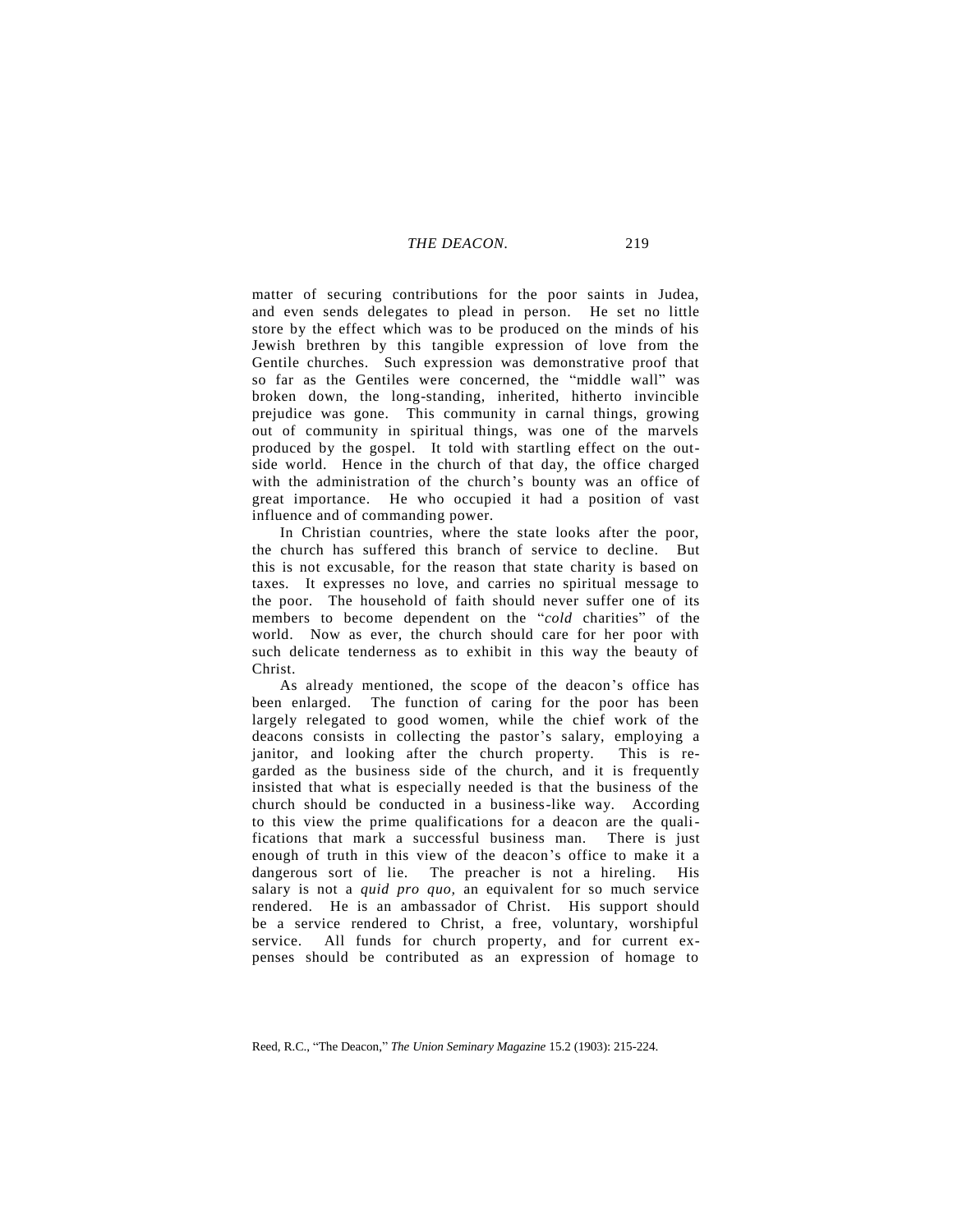Christ. They are a tribute levied by him to meet the financial needs of his kingdom. No doubt there should be business methods employed in the collection and distribution of all these dues. But there should be nothing of the business spirit—that spirit which finds expression in the maxim, "Business is business." This means that business is pitiless, exacting, heartless. But this aspect of the subject will come up more properly under our next head.

4. *Qualifications for the Office.* For a full description of these qualifications, look back at the texts which stand at the head of this article. "Men of good report, full of the Spirit and of wisdom." If such men did not represent the highest type of Christian character, we fail to understand the force of terms. The multitude were instructed to look over their membership, and elect the very best men they could find for deacons. They obeyed instructions, and chose men who were brim-full of spiritual gifts. "Would not a modern church feel like it was a waste of piety to use such men for deacons? What will the church do for elders, if it uses up piety in this reckless manner? The apostles seem not to have thought of this. Of one thing we may speak with confidence, if that church in Jerusalem was already supplied with elders, these were no better men than the deacons that were here and now elected. If it was not already supplied, it never succeeded in finding any better men for the office than those which it had already put in the diaconate. Here, then, was one church, the first Christian church, the mother of us all, that had a board of deacons who could not be excelled by any set of men for deep and fervent and outspoken piety, for wholesouled consecration to Christ. And this was by the direct injunction of the apostles. Were they men of high social standing? There is no intimation of it. Were they men of ample means? There is no statement to this effect. Successful business men ? It is not so "nominated in the bond." "Wisdom" if specified, and probably this means sanctified common sense. But social, intellectual and business qualities are all subordinated to spiritual qualities. Apostles thought that deacons ought, above all else, to be eminently good and devout men. Are not the reasons on the surface of the narrative? Here was the promising beginning of a church quarrel, of all quarrels the meanest. Suspicion was growing up between heterogeneous elements in

*Digital edition of this text prepared by the staff of the PCA Historical Center – 07/31/08.*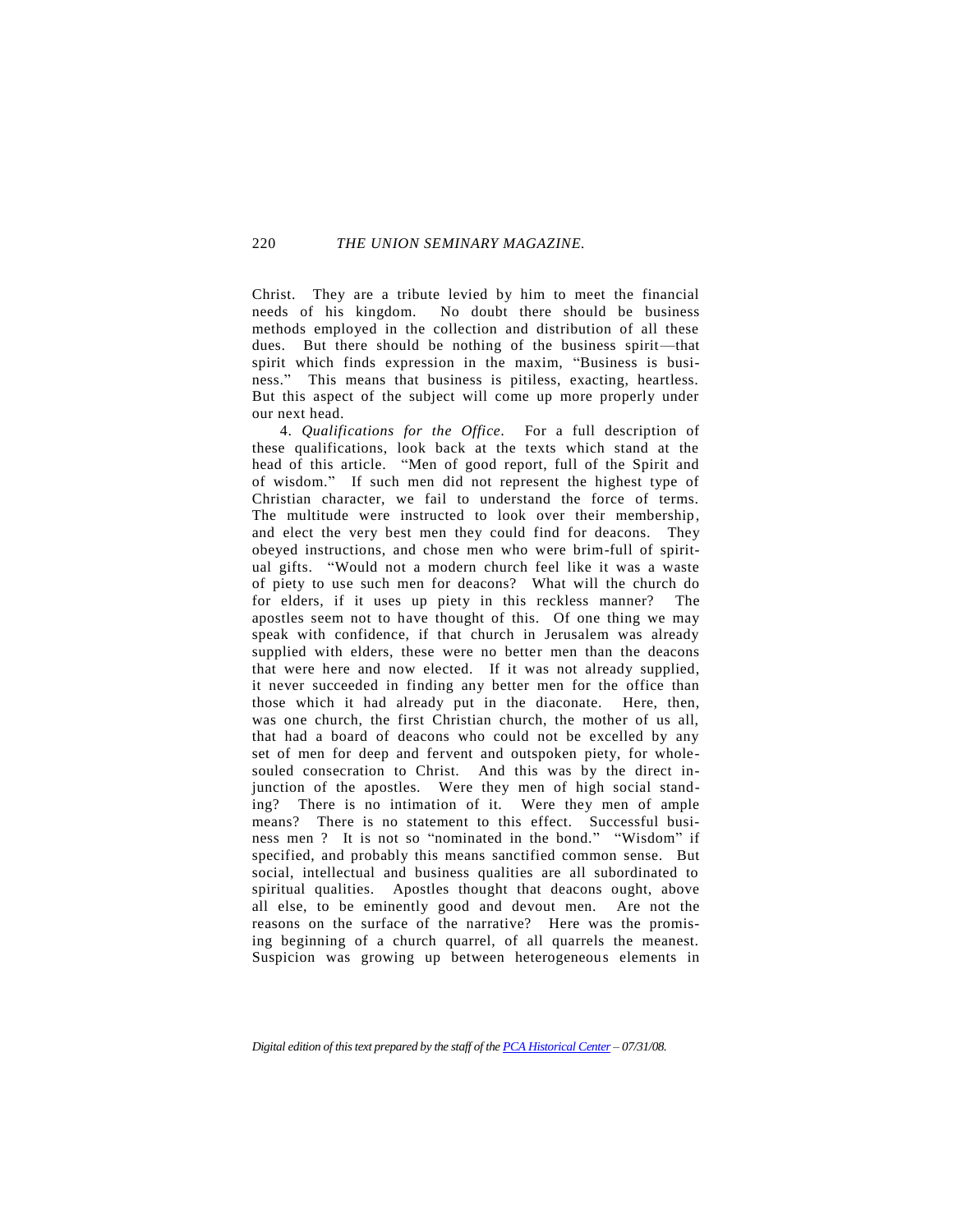the church. Some, who were new-comers to the community, said that they were being slighted, their widows were neglected in the daily distribution of alms. The situation was a delicate one. Strangers and poor widows need careful handling. A pigheaded deacon, with ever so much hard business sense, but with no sympathy in his heart, no tenderness in his nature, would have made a mess of it. He would have demanded that every poor, cringing widow should prove her claim, and wait her turn. The occasion demanded men who loved the poor, who loved the once poor Nazarene, and who were so Christ-like that their hearts were delicately sensitive to every shade and form of distress. The men who were chosen exactly fitted the occasion. At once the murmurs died away, confidence was completely restored, and the bond of brotherly love was drawn more tightly around all hearts. The church of our day has grown wiser than the apostles. Many congregations use the office to compliment, and conciliate the favour of prominent families. If they look for any qualifications, these are only such as give promise of a businesslike administration of the office. A deacon once said to the writer, "If I did not think you were a better man than I am, I should never hear you preach again." This was not an expression of humility, much less of penitent confession. It was merely an incidental statement of what he regarded as an unimportant truth, with which he had no special concern. He was by no means good enough for a preacher; but amply good enough for a deacon. Being a sprightly young lawyer, he probably represented a very general sentiment. It is doubtful whether, in some congregations, the deacons measure up to the average piety of the membership. One congregation can be recalled in which four out of six deacons persistently refused to attend public worship in their own church. One had been insulted by a former pastor; the singing of another had been criticised unfavorably; another was in the dumps over financial reverses, and the fourth had a kink in his head on the subject of baptism. They would never have been elected deacons, if the congregation had not totally misconceived the nature of the office. They bore no more spiritual resemblance to the "seven" than a tin soldier to a martial hero.

5. *Possibilities of the Office.* Next to the minister of the Word, the deacon has the finest field of service for Christ. The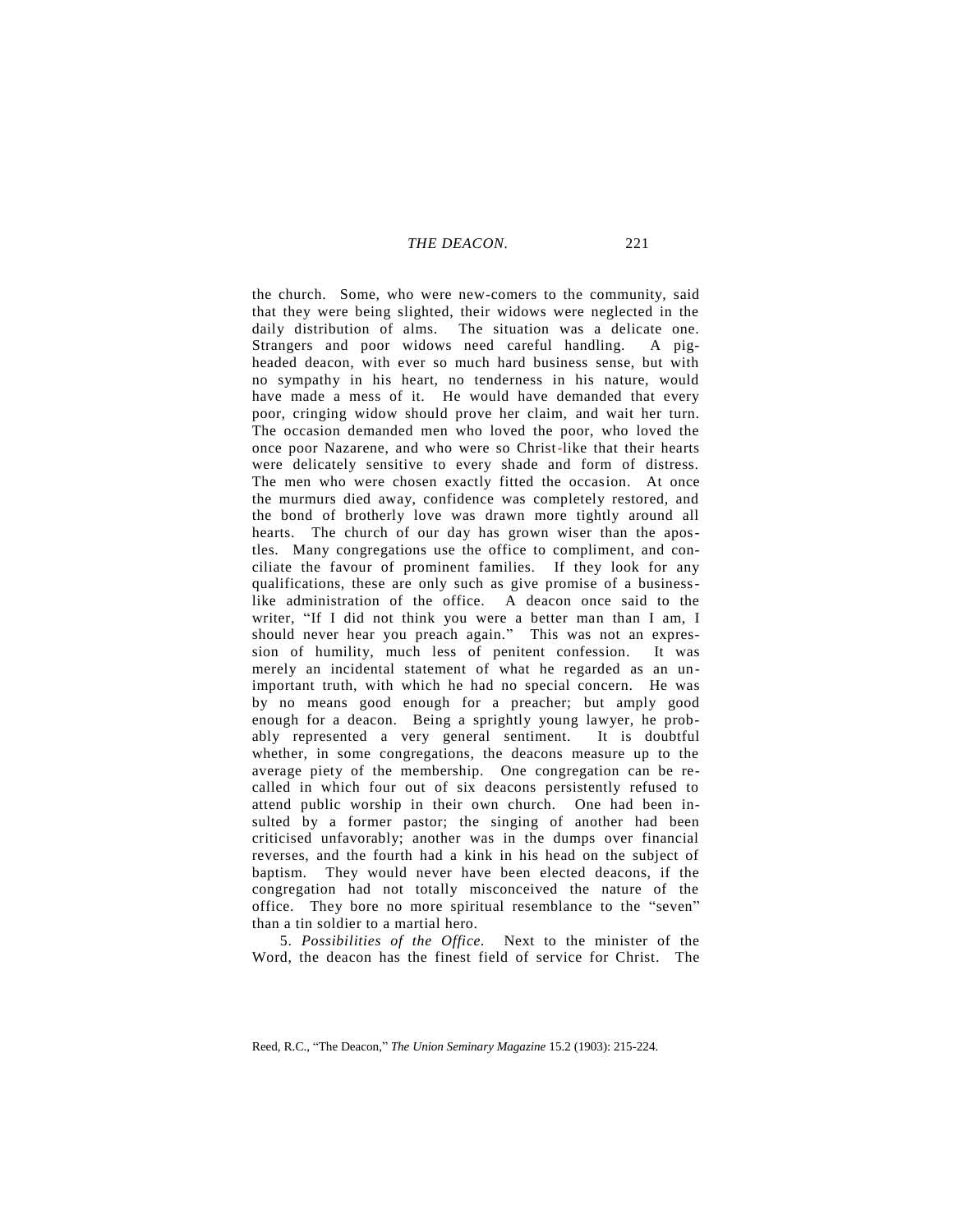elder, if a good man, may be an active and useful man, but he is not constrained thereto by his office. He can be a mere "knot on a stick," and still be officially creditable. But the deacon, if a good man, is brought by his office into such relations with the people as to make his influence powerfully felt for good. He comes into close touch with the whole congregation, the high and the low, the rich and the poor, the well-fed and the destitute. If filled with the Spirit of his Master, he can do much to stimulate the sympathy, and draw forth the liberality of the rich, and equally much to comfort and cheer the poor. He has to do with the finances of the church, and here is the danger point. If he is tactful and gracious, he can keep the machinery running smoothly, the pastor's salary will be promptly paid, the current expenses met, and all worry and wrangling over arrearages will be avoided. "What a difference it makes as to the way in which those are dealt with whose giving should not be "grudgingly, or of necessity," but as a matter of bounty! One man can draw money from a miser in such a way as to make him feel good; another man will make a saint reluctant to pay an honest debt. To avoid friction between members, to promote happy pastorates, and to develope the grace of liberality, nothing is more important than a good deacon, one who can be patient, who can smile at unreasonable people, and speak a soft word to turn away wrath, one who is willing to give time and take trouble on himself, an d make himself "all things to all men" in order to promote the interests of his Master's cause. A good deacon is the pastor's most valuable ally. Officially he is worth two good elders. The one trouble about a good deacon is that the church, desiring to compliment him, will very soon elect him an elder, and thus place him on the retired list. His splendid gifts will at once fall into inoxuous desuetude. "For they that have served well as deacons, gain to themselves a good standing, and great bold ness in the faith which is in Christ Jesus." Happy is that church which has such deacons, and whose deacons decline to give up that "good standing" for another office in which their talents will probably not be so usefully employed.

6. *Relation of Deacon to the Session.* Some deacons will insist on having full control of the finances of the church. They say, "Let the session attend to the spiritual interests of the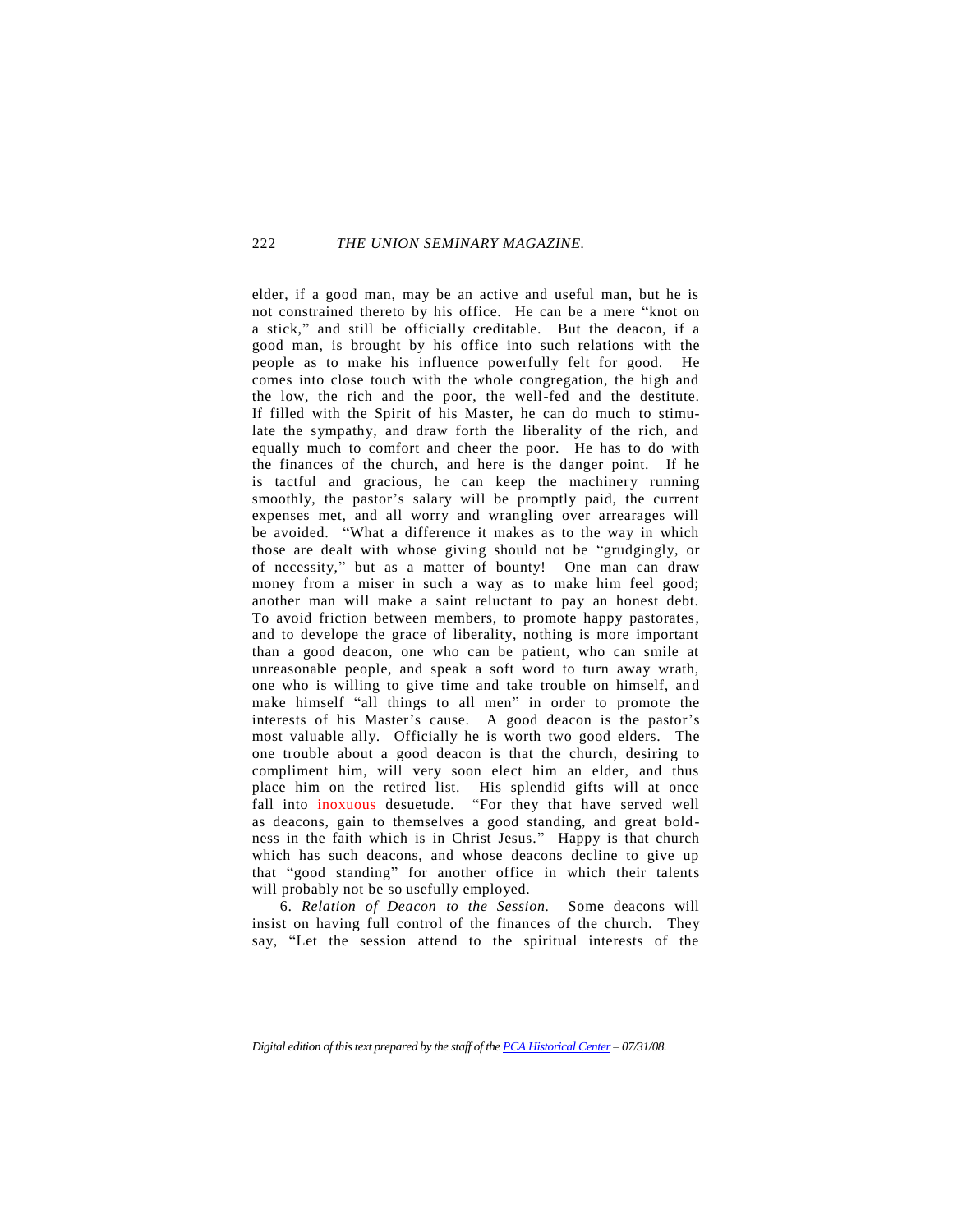church, and we will attend to the financial interests. If the work of collecting and disbursing devolves on us, it is only fair that we should control the whole financial policy." This is business, but it is not religion. It proceeds on the false supposition already considered, namely, that it is possible to divorce the spiritual from the temporal. Recently the session of an important city church wished to establish a mission. To do so, with facilities for effective work, would require the expenditure of some money. The deacons demurred. They said, "If you drain the congregation of their resources for such a purpose, we shall be unable to raise the necessary money for congregational purposes." This illustrates the fact that those who control the purse-strings set a limit to the spiritual activities of the church. As in the state, so in the church, "finances are the sinews of war." In vain does the pastor proclaim war, in vain does the session order an advance, if they cannot command the "sinews." No session, composed of reasonable men, will fail to consult with the deacons over every matter calling for an enlargement of expenditure. But if the session cannot say the final word, then its "occupation is gone." Wisely has our Assembly spoken on this point, "The duties of the deacons, as servants (ministers) of the church, are to execute the orders of the session (or parochial presbytery) as rulers of the church. Therefore, it is the duty of the deacons to collect and appropriate all funds for church purposes, whether for local purposes, support of a pastor, aid to the poor, and expenses of the church, or for objects of Christian benevolence recognized in the action of the courts of the church, under the direction of the session." This may bear pretty hard at times on deacons who are wiser than the members of the session. But let them take comfort from the Master's words, "Whosoever will become great among you, let him be your servant." The position of honor in the Master's kingdom is not that of rule, but of service. This decision of the Assembly will bear hard upon those deacons who merely think they are wiser than the members of the session. But it will save painful friction, if they will bear patiently the folly of those who have a right to be foolish. Anything is better than to handicap those charged with the spiritual interests of the church by putting the resources for prosecuting their work beyond their reach. Any